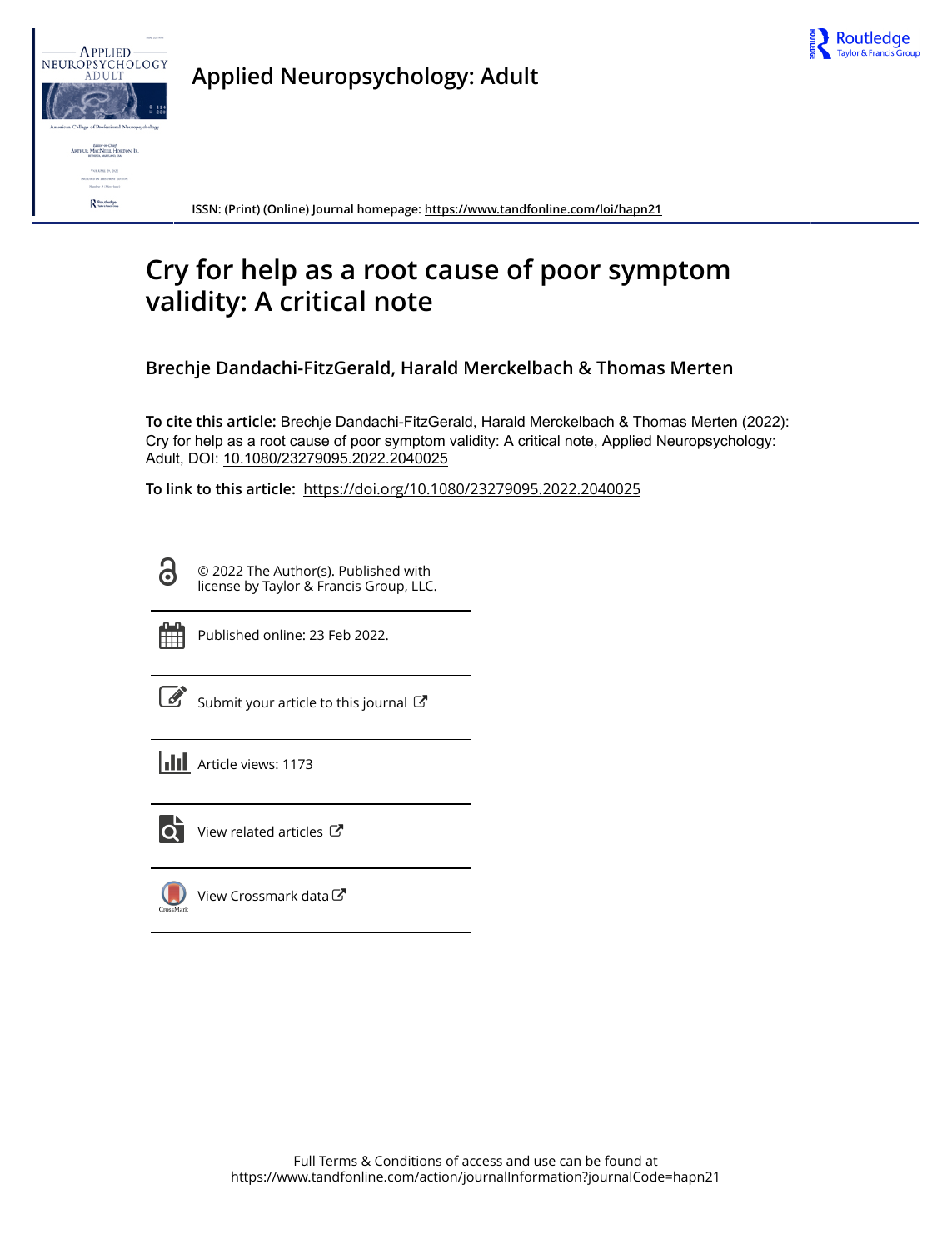<span id="page-1-0"></span>Cry for help as a root cause of poor symptom validity: A critical note

Brechje Dandachi-FitzGerald<sup>a</sup>, Harald Merckelbach<sup>a</sup>, and Thomas Merten<sup>b</sup>

<sup>a</sup>Faculty of Psychology and Neuroscience, Maastricht University, Maastricht, Netherlands; <sup>b</sup>Vivantes Klinikum im Friedrichshain, Berlin, Germany

#### ABSTRACT

When patients fail symptom validity tests (SVTs) and/or performance validity tests (PVTs), their self-reported symptoms and test profiles are unreliable and cannot be taken for granted. There are many well-established causes of poor symptom validity and malingering is only of them. Some authors have proposed that a cry for help may underlie poor symptom validity. In this commentary, we argue that cry for help is a (1) metaphorical concept that is (2) difficult to operationalize and, at present, (3) impossible to falsify. We conclude that clinicians or forensic experts should not invoke cry for help as an explanation for poor symptom validity. To encourage conceptual clarity, we propose a tentative framework for explaining poor symptom validity.

Patients present their symptoms in many different ways and sometimes they exaggerate their symptoms and/or their impairments. In such cases, they exhibit problematic (i.e., poor) symptom validity. For the clinician or the forensic expert, detection of poor symptom validity is of pivotal importance. Ignoring poor symptom validity may lead to wrong diagnoses (e.g., diagnosing a patient with epilepsy rather than feigned seizures; e.g., Bass & Jones, [2011\)](#page-5-0), with potentially severe adverse effects. Likewise, it may lead to overdiagnoses (e.g., diagnosing a healthy person with mild cognitive impairment; Roor et al., [2016](#page-6-0)). Overlooking poor symptom validity may contribute to harmful treatment interventions (e.g., neuroleptics or prolonged admission to a psychiatric hospital; e.g., van der Heide et al., [2020a\)](#page-6-0) or to unjustified prosecution (e.g., the case of a person with factitious disorder who claimed to be a serial killer; Fischer et al., [2017](#page-5-0)). When gone undetected, poor symptom validity may impact society at large (e.g., increased health care costs, undeserved disability benefits; Armistead-Jehle & Green, [2016](#page-5-0); Onofrj et al., [2021\)](#page-6-0).

There is now a considerable corpus of literature (e.g., Sweet et al., [2021\)](#page-6-0) documenting that two types of tests may be helpful in the detection of poor symptom validity: selfreport symptom validity tests (SVTs) that intend to measure overreporting of symptoms, and performance validity tests (PVTs) that measure underperformance on cognitive tests (Larrabee, [2012](#page-5-0)). In this article, we will use the term symptom validity in its traditional superordinate sense, encompassing both symptom and performance validity.

Suppose that several SVTs and/or PVTs were administered to a patient and that all tests have been validated for the type of problem with which the patient presents (e.g., cognitive problems). What does it mean when the patient fails a sufficient number of these tests? The lege artis conclusion to be drawn from such pattern is that the validity of the patient's claims and of their test profile cannot be confirmed (Merten & Merckelbach, [2013](#page-5-0); Miskey et al., [2020;](#page-6-0) Rubenzer, [2020](#page-6-0)). Identifying the sources of this poor symptom validity is a next (and not always necessary) step and requires additional information.

Malingering is one potential explanation of poor symptom validity, but clinicians can only conclude with confidence that symptoms are malingered when there is compelling evidence of (1) a voluntary, intentional act of response distortion; (2) a substantial external incentive underlying this behavior, and (3) the absence of other factors or conditions that might fully account for failure on SVTs/PVTs (Sherman et al., [2020\)](#page-6-0). Apart from malingering, there are other well-established antecedents of poor symptom validity, such as careless responding (Merckelbach et al., [2019](#page-5-0)), factitious disorder (Chafetz et al., [2020](#page-5-0)), acute psychotic symptoms (van der Heide et al., [2020b\)](#page-6-0), or excuse-making behavior (Dandachi-FitzGerald et al., [2020](#page-5-0)), that are conceptually distinct from malingering and that can be subject to scientific scrutiny. For example, if careless or inattentive responding is hypothesized to be the source of poor symptom validity rather than malingering, one would expect to find that the patient is endorsing bizarre infrequency scale items that have nothing to do with symptoms (e.g., "I cannot remember a time when I talked with someone who wore glasses"; Kim et al., [2018](#page-5-0)). Some authors (e.g., Williams

CONTACT Brechje Dandachi-FitzGerald B.Fitzgerald@maastrichtuniversity.nl Faculty of Psychology and Neuroscience, Maastricht University, Maastricht, 6200 MD, Netherlands.

2022 The Author(s). Published with license by Taylor & Francis Group, LLC.

#### **KEYWORDS**

Cry for help; illness perception; malingering; performance validity; symptom validity

**a** OPEN ACCESS **a** Check for updates

This is an Open Access article distributed under the terms of the Creative Commons Attribution-NonCommercial License [\(http://creativecommons.org/licenses/by-nc/4.0/\)](http://creativecommons.org/licenses/by-nc/4.0/), which permits unrestricted non-commercial use, distribution, and reproduction in any medium, provided the original work is properly cited.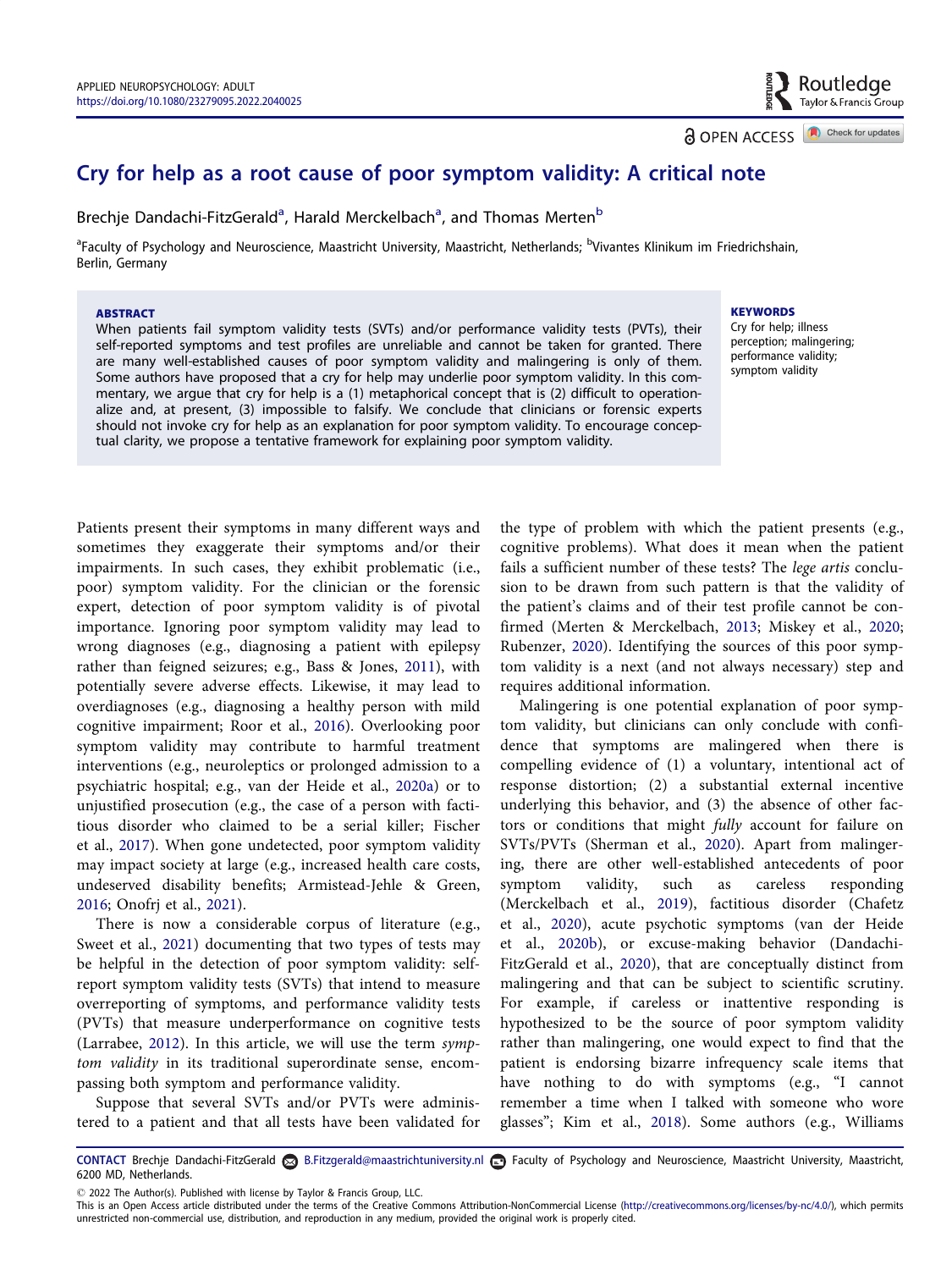<span id="page-2-0"></span>et al., [2020](#page-6-0); Young, [2019\)](#page-6-0) have proposed that a "cry for help" may underlie poor symptom validity. For example, Young ([2019](#page-6-0)) wrote that "the relationship between symptom overreporting and dissociation could be explained by the common denominator of a cry for help  $(...)$ Moreover, the cry for help in the assessment and testing context might not be to get psychotherapy, but just to get attention and be heard (rather than dismissed, like usual) in prior assessments and so on" (p. 231). We disagree because, in our opinion, cry for help is (1) a metaphorical descriptor that (2) is not open to independent empirical operationalization and (3) is, at present, not falsifiable.

#### Cry for help is a metaphor

A cry for help in the sense discussed in this paper refers to behavior that might be interpreted as expressing a need for attention, care, and support. As a concept, cry for help emerges in highly diverse areas of the clinical literature ranging from studies on suicide (e.g., Steer et al., [1988\)](#page-6-0) and eating disorders (e.g., Noordenbos et al., [1998](#page-6-0)) to dermatitis artefacta (e.g., Wojewoda et al., [2012](#page-6-0)). Reading through this literature gives one the impression that cry for help is employed as a broad metaphorical description rather than as an explanatory concept. In this broad metaphorical sense, every person who presents symptoms to a clinician cries for help and this might be even true for those who would qualify as malingerers or persons with factitious disorder as illustrated in the following two examples.

Consider, as a first example, refugees who grossly exaggerate symptoms in order to obtain a permit to stay in the host country (e.g., van der Heide & Merckelbach, [2016](#page-6-0)). Technically, this would be malingering. Yet, malingering is what reasonable people may do when they are faced with harsh and adversarial circumstances and there are no alternatives (Rogers, [1990\)](#page-6-0). With their traumatic backgrounds and the extensive asylum procedures they are involved in, many refugees find themselves in adversarial circumstances. In such a context, malingering may reflect, metaphorically speaking, a cry for help, although the metaphor itself adds nothing to our understanding of the real problems of these people. Also, the adverse situation itself does not automatically result in a feigned symptom presentation; else, malingered symptomatology would emerge in all persons who are confronted with misery.

Consider, as a second example, factitious behavior. A widely accepted view is that factitious symptom presentations are attempts to seek nurturance and sympathy for being ill (for a detailed discussion, see Boone, [2021;](#page-5-0) Feldman & Yates, [2018](#page-5-0)). In keeping with this, the recently developed Symptom and Disposition Interview (SDI; van Impelen et al., [2017\)](#page-6-0), an interview that intends to measure factitious motives, addresses the patient's willingness to engage in patient-related activities, such as participating in patient support groups or scientific studies and undergoing treatment or diagnostic procedures, even if they are unpleasant or have serious potential side effects. One could easily describe such behaviors as a cry for help, but again this metaphorical term possesses no explanatory depth.

## Cry for help lacks well-defined operationalization

Are there any clues in the extant literature suggesting that a cry for help can be upgraded in the direction of a welldefined, clearly delineated concept that can be empirically studied? To explore this, we looked for publications in which researchers have tried to induce a cry for help and to evaluate whether their induction method is, indeed, highly specific and non-redundant with other concepts. The only relevant study that we were able to identify was that of Berry et al. ([1996\)](#page-5-0), who examined the effect of a cry-forhelp instruction on MMPI-2 parameters. Their participants were instructed as follows (Berry et al., [1996,](#page-5-0) p. 29, paraphrased summary): You have been experiencing difficulties at work and home for some time, with gradually increasing distress. After one year of trying to cope with the problems alone, you seek help at a local mental health care center. However, you learn that the center has a long waiting list, and only severe cases are seen on a priority basis. To determine the severity of the mental health problems, patients are asked to fill in the MMPI-2. You feel that after already battling alone for months, help is needed now. Therefore, you decide to fill in the psychological test in such a way to convince the center that you are a priority case.

Berry et al. [\(1996](#page-5-0)) found that this instruction produces similar overreporting on the MMPI-2 as a fake bad response style that one expects to see in, for example, malingerers. Yet, the essential question is whether it is conceptually different from such a fake bad response style. We submit that it is not. In our opinion, the cry-for-help instruction of Berry et al. [\(1996](#page-5-0)) alludes to a hidden agenda on the part of the patient (van Egmond & Kummeling, [2002\)](#page-6-0): it describes a person who faces work- and family-related problems and considers symptom exaggeration to obtain prioritized access to mental health facilities to deal with these problems. Technically speaking, this intentional exaggeration of symptomatology would amount to feigning. Other researchers have come to a similar conclusion. For example, Rogers et al. [\(2003](#page-6-0)) included the Berry et al. ([1996\)](#page-5-0) study in their meta-analysis of studies using the MMPI-2 for the detection of malingering.

Furthermore, in an informal, small study conducted on the online platform Qualtrics, we gave the Berry et al. ([1996](#page-5-0)) cry-for-help instruction to 22 colleagues (16 licensed psychologists working in a clinical setting, four in a forensic setting, and two working in both settings) and asked them how they interpreted this instruction. Does it reflect malingering, factitious behavior, feigning, random responding, a cry for help, psychopathology, and/or stress? Respondents could tick several answer options. Participation was anonymously. The most frequently endorsed interpretations were: cry for help (77%), psychopathology (73%), and stress (68%). On average, respondents endorsed 3.5 alternatives  $(SD = 1.4)$ , which often also included factitious behavior (50%), feigning (36%), and malingering (32%). Only 32% of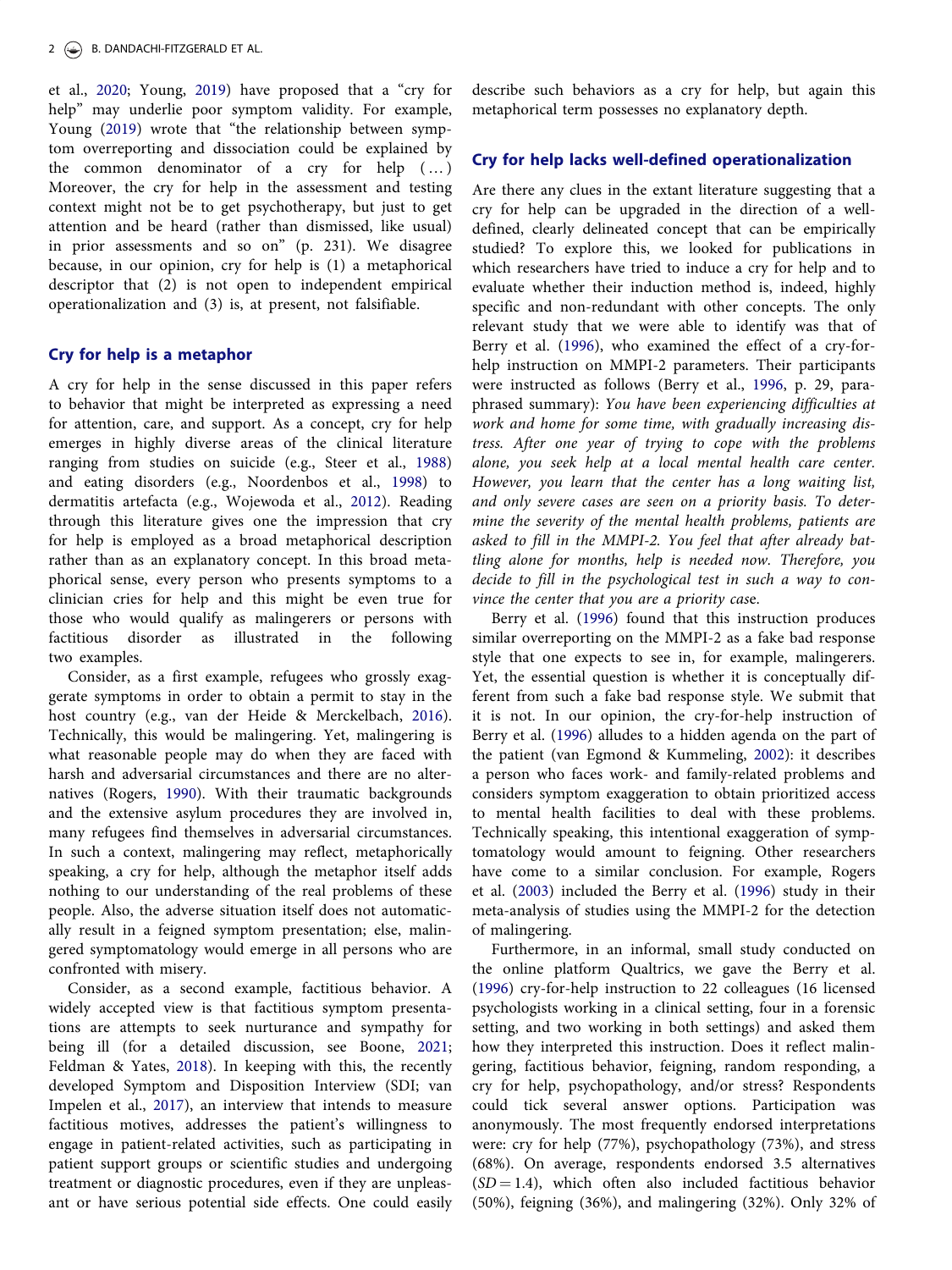<span id="page-3-0"></span>the respondents exclusively endorsed psychological motives (i.e., a cry for help and/or to emphasize stress symptoms and/or psychopathology). Thus, although the vignette was recognized by most respondents as a cry-for-help instruction, it lacked specificity as professional experts found it hard to distinguish between several alternative motives and intentions.

Another route to clarify the meaning and measurement of cry for help is described by Young [\(2019\)](#page-6-0), who proposed to measure cry for help with a scale containing six items, such as "The situation is unbearable and is worsening how I feel" and "No one is giving me the help I need or cares, and I'm getting worse because of it," rated on a four-point Likert scale (0 = never;  $3 =$  very frequent). Does Young's cry-forhelp scale offer a genuinely independent operationalization that is immune to malingering, factitious disorder, and random responding? To explore this, we gave the cry-for-help (CFH) scale to a group of 41 psychology students and 17 licensed clinical psychologists. Obtaining approval for this type of small-scale pilot study was not deemed necessary by the standing ethical committee. Data were collected in accordance with the Helsinki principles. In total, 23 of the participants (15 students; 8 clinicians) were instructed with the cry-for-help vignette of Berry et al. ([1996](#page-5-0)) and 35 (24 students; 9 clinicians) were given a straightforward case vignette previously used in an experimental malingering design (Dandachi-FitzGerald & Merckelbach, [2013](#page-5-0)). With these vignettes in mind, the students and clinicians completed the CFH scale. There was no statistically significant difference in CFH scores between those who had the cryfor-help vignette ( $M = 10.96$ ,  $SD = 2.38$ ) and those instructed to follow the malingering design  $(M = 9.74, SD = 2.41; t(56)$  $= 1.89, p = .064$ ). Admittedly, our sample size was relatively small. However, it achieved a power of .90 ( $\alpha = .05$ , onetailed) to detect a large effect (i.e., Cohen's  $d \ge 0.8$ ), which is arguably needed to be diagnostically relevant in professional practice. Thus, our preliminary results suggest that the CFH scale is not going to be helpful in differentiating between malingering and a cry for help as interpretative options for poor symptom validity.

## Cry for help is non-falsifiable

Whether they are explicit advocates of Karl Popper's ([1968](#page-6-0)) falsification principle or not, most researchers would agree that the explanatory power of a concept depends on the degree to which it can be refuted by observations. For example, an "inferiority complex" has little or no explanatory value, precisely because an expert could construe practically every possible behavior as a manifestation of such complex. The inferiority complex lacks falsifiability and much the same is true for cry for help. According to Young [\(2019\)](#page-6-0), a cry for help may be conscious or unconscious. The latter implies that peoples' behavior might be a cry for help without them knowing. One step further, people could deny that their behavior signals a cry for help and an expert could still maintain that a cry for help is the one and only correct interpretation. The burden to articulate a cry-for-help interpretation such that it can be refuted by observations rests on the shoulders of authors who commend this concept to the scientific community.

# A tentative framework for explaining poor symptom validity

What we need, then, is more conceptual rigor. One way to achieve this is by formulating a theory. Gray [\(2017\)](#page-5-0) proposed a technique to visually map theories according to specific notation principles. Using this technique, we designed a tentative theory of poor symptom validity (see [Figure 1](#page-4-0)). At the same explanatory level, there are different manifestations of poor symptom validity (e.g., malingering). At a deeper explanatory level, there are antecedents of poor symptom validity (i.e., the fundamental elements). Different combinations of fundamental elements lead to different manifestations (i.e., varieties) of poor symptom validity. As can be seen in [Figure 1,](#page-4-0) we submit that poor symptom validity emerges from the interrelated elements "motivation," "context," and "ability to report symptoms."

Different constellations of these fundamental elements explain variations of poor symptom validity. For example, poor symptom validity of a person, evaluated in a forensic assessment (context) to determine eligibility for disability benefits (extrinsic motivation) might best be explained as malingering (e.g., Sherman et al., [2020](#page-6-0)). Alternatively, consider a student who participates in a psychological study (context) for course credits (extrinsic motivation), and wants to finish the questionnaires as quickly as possible (intrinsic motivation). His or her poor symptom validity is best conceptualized as careless responding (e.g., Bowling et al., [2016](#page-5-0)). A somewhat different constellation is depicted by a third example: Consider a patient with a psychotic disorder, who is admitted to a psychiatric hospital and undergoes neuropsychological assessment (context). There is no clear incentive to exaggerate (no extrinsic motivation). The patient suffers from anhedonia, lack of motivation, lack of interest, emotional numbing, which results in reduced engagement in assessment. In this case, symptom validity test failure can best be understood as resulting from severe psychopathology (fully explains SVT/PVT failure) (e.g., van der Heide et al., [2020b\)](#page-6-0). Of note, in this example, SVT failure would qualify for being a true positive (i.e., reflecting an inability to report symptoms on psychological tests due to severe psychopathology, and consequently the validity of the other psychological test data cannot be confirmed). On the other hand, PVT failure would qualify for being false positive, as long as the patient's test performance was within the limits of his capacities, given the concrete circumstances at the time of the assessment.

## **Discussion**

Is cry for help a useful interpretation of poor symptom validity? We do not think so. We pointed out that this concept is fuzzy and difficult to delineate from malingering and factitious motives, that it lacks well-defined operationalization,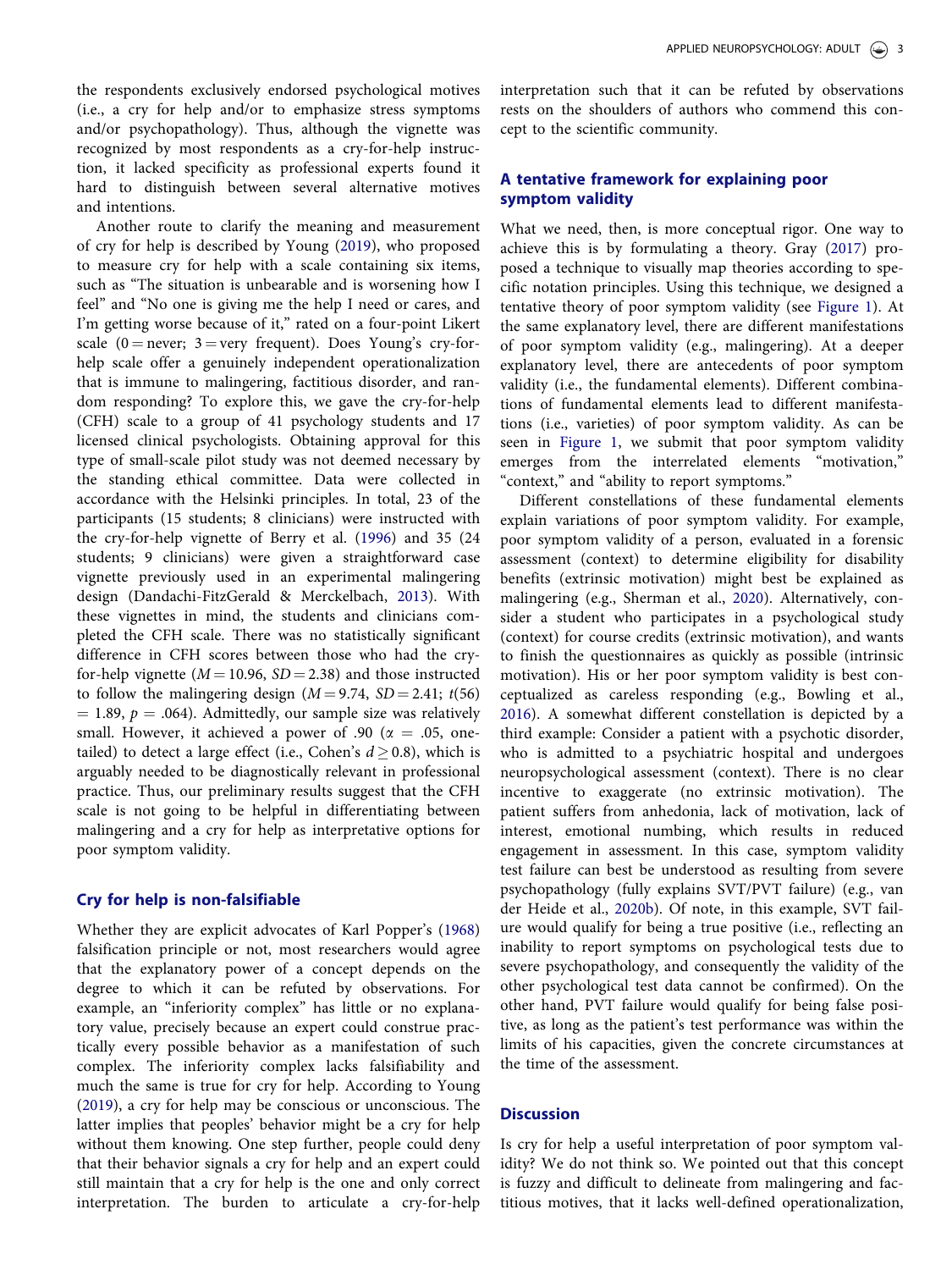#### <span id="page-4-0"></span>4 (S) B. DANDACHI-FITZGERALD ET AL.





Figure 1. Explanatory levels of poor symptom validity.

and cannot be refuted by observations. In effect, the concept adds confusion rather than clarification. In the older MMPI literature, at a time that patient feigning was not fully recognized, a "plea for help" was coined to describe overreporting of symptoms without a known external incentive (see, for a discussion: Berry et al., [1996\)](#page-5-0). However, since then, several studies have shown that patients exhibiting a symptom overreporting profile on the MMPI are extremely prone to noncompliance with therapy and often prematurely discontinue treatment (e.g., Anestis et al., [2015;](#page-5-0) Greene, [1988](#page-5-0)). A lack of treatment adherence has also been identified as a correlate of a failure on PVTs (e.g., Roor et al., [2021](#page-6-0)). Arguably, these findings are difficult, if not impossible, to reconcile with a cry-for-help interpretation. That is, it stretches credulity to argue that patients who are most likely to dropout therapy are the ones who experience a strong need for therapeutic attention. Hence, a cry-for-help explanation has no practical utility. Except, perhaps, that it may serve to alleviate the clinician's cognitive dissonance and discomfort when faced with invalid symptom presentation (Carone et al., [2013;](#page-5-0) Martin & Schroeder, [2021](#page-5-0)). While understandable, using a cry-for-help explanation this way is merely a euphemistic way of describing symptom exaggeration by patients. As stated by Carone et al. ([2013,](#page-5-0) p. 109): "This [cry for help] explanation that has been exalted in mainstream clinical practice, not as a result of research evidence to support its accuracy, but simply because it is proffered in textbooks and

computer scoring programs as a benign explanation for this behavior." In the same vein, Iverson [\(2006\)](#page-5-0) characterized the cry-for-help concept as a euphemism, and its inappropriate use for explaining away validity test failure as an ethical issue for the clinician or forensic professional.

In our view, the cry-for-help concept flags conceptual confusion. There are other examples of such confusion in symptom validity research. For instance, Henry et al. ([2018\)](#page-5-0) suggested that illness perception, specifically the tendency to attribute a high number of symptoms to one's current illness (i.e., symptom identity), might underlie poor symptom validity. In their study, patients were given PVTs but also a self-report scale measuring symptom identity. A logistic regression analysis with poor symptom validity as criterion and illness perception parameters as predictors showed that illness perception, notably symptom identity, are indeed, statistically speaking, predictors of poor symptom validity. But are these illness perception parameters causal antecedents of poor symptom validity? The Henry et al. ([2018\)](#page-5-0) study cannot answer that question because it was cross-sectional in nature. A reversed logistic regression with poor symptom validity as predictor and illness perception parameters as dependent variables would probably show that poor symptom validity is a powerful predictor, statistically speaking, of exaggerated symptom identity. The point here is that illness perception was measured with a self-report instrument of which we do not know whether it is immune to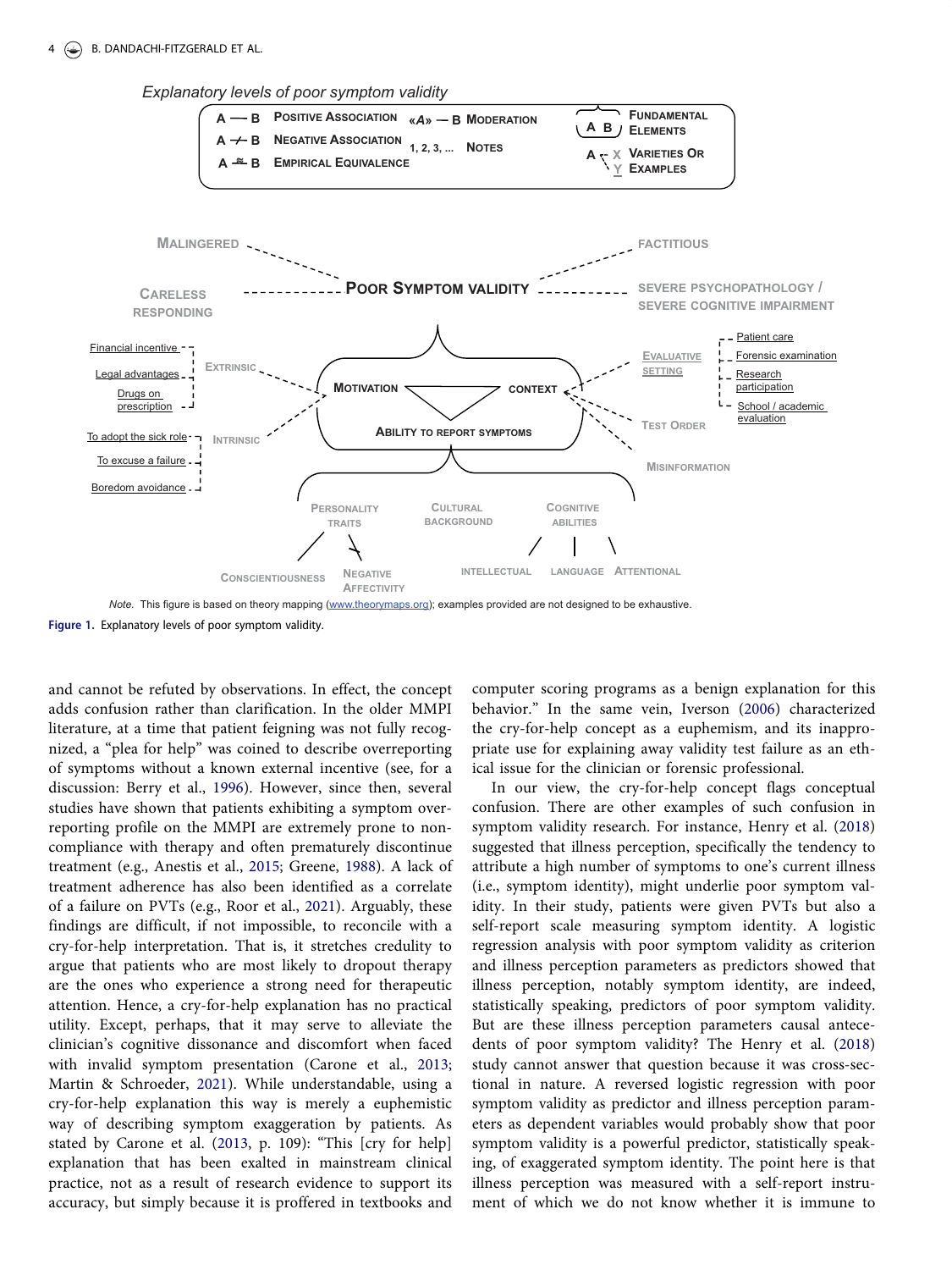<span id="page-5-0"></span>malingering, factitious tendencies, and random/inattentive responding. Sweet et al. ([2021](#page-6-0)) rightly remarked that "selfreport measures in the absence of objective SVT data are purely subjective and therefore of unknown reliability and validity" (p. 31). Thus, as long as the validity of a self-report score has not been clarified, it is premature to invoke illness perception, or cry for help for that matter, as a causal antecedent of poor symptom validity.

We do hope that the tentative framework presented above will contribute to conceptual clarity as well as inspire future research. For example, it would be informative to test experimentally whether providing this model to clinicians helps in forming a more balanced judgment of poor symptom validity. Also, future research could examine in a systematic fashion the potential incremental value of combining symptom validity tests with historical data (e.g., the number of hospital visits, invasive medical procedures, prescribed drugs, treatment adherence) so as to better understand the drivers of poor symptom validity. Likewise, specific tests such as the SDI (van Impelen et al., [2017](#page-6-0)) and infrequency items might be useful tools for differentiating between the antecedents of poor symptom validity. The development of a flowchart or decision tree to distinguishing between causal antecedents might be a fruitful next step in further refining the model and increasing its utility in clinical practice.

In sum, given that cry for help is a metaphorical concept, difficult to operationalize, and at present impossible to measure in a well-defined way, it does not contribute to our understanding of poor symptom validity. Therefore, we advise against invoking cry for help as an explanation for poor symptom validity.

### Disclosure statement

No potential conflict of interest was reported by the author(s).

# Funding

The author(s) reported there is no funding associated with the work featured in this article.

#### References

- Anestis, J. C., Finn, J. A., Gottfried, E., Arbisi, P. A., & Joiner, T. E. ([2015](#page-4-0)). Reading the road signs: The utility of the MMPI-2 Restructured Form Validity Scales in prediction of premature termination. Assessment, 22(3), 279–288. [https://doi.org/10.1177/](https://doi.org/10.1177/1073191114541672) [1073191114541672](https://doi.org/10.1177/1073191114541672)
- Armistead-Jehle, P., & Green, P. ([2016](#page-1-0)). Model for the effects of invalid styles of response. Applied Neuropsychology. Adult, 23(6), 449–458. <https://doi.org/10.1080/23279095.2016.1178646>
- Bass, C., & Jones, D. ([2011](#page-1-0)). Psychopathology of perpetrators of fabricated or induced illness in children: Case series. The British Journal of Psychiatry, 199(2), 113–118. [https://doi.org/10.1192/bjp.bp.109.](https://doi.org/10.1192/bjp.bp.109.074088) [074088](https://doi.org/10.1192/bjp.bp.109.074088)
- Berry, D. T., Adams, J. J., Clark, C. D., Thacker, S. R., Burger, T. L., Wetter, M. W., & Baer, R. A. [\(1996\)](#page-2-0). Detection of a cry for help on the MMPI-2: An analog investigation. *Journal* of An analog investigation. Journal of Personality Assessment, 67(1), 26–36. [https://doi.org/10.1207/](https://doi.org/10.1207/s15327752jpa6701_2) [s15327752jpa6701\\_2](https://doi.org/10.1207/s15327752jpa6701_2)
- Boone, K. B. [\(2021\)](#page-2-0). Performance validity in somatoform/conversion disorders, factitious disorder, and malingering: Do we need a new diagnostic schema? In K. B. Boone (Ed.), Assessment of feigned cognitive impairment, A neuropsychological perspective (pp. 433–452). The Guilford Press.
- Bowling, N. A., Huang, J. L., Bragg, C. B., Khazon, S., Liu, M., & Blackmore, C. E. ([2016](#page-3-0)). Who cares and who is careless? Insufficient effort responding as a reflection of respondent personality. Journal of Personality and Social Psychology, 111(2), 218–229. [https://doi.](https://doi.org/10.1037/pspp0000085) [org/10.1037/pspp0000085](https://doi.org/10.1037/pspp0000085)
- Carone, D. A., Bush, S. S., & Iverson, G. L. [\(2013\)](#page-4-0). Providing feedback on symptom validity, mental health, and mild traumatic brain Injury. In D. A. Carone & S. S. Bush (Eds.), Mild traumatic brain injury, symptom validity assessment and malingering (pp. 101–118). Springer.
- Chafetz, M. D., Bauer, R. M., & Haley, P. S. [\(2020\)](#page-1-0). The other face of illness-deception: Diagnostic criteria for factitious disorder with proposed standards for clinical practice and research. The Clinical Neuropsychologist, 34(3), 454–476. [https://doi.org/10.1080/13854046.](https://doi.org/10.1080/13854046.2019.1663265) [2019.1663265](https://doi.org/10.1080/13854046.2019.1663265)
- Dandachi-FitzGerald, B., & Merckelbach, H. ([2013\)](#page-3-0). Feigning  $\neq$  feigning a memory deficit: The Medical Symptom Validity Test as an example. Journal of Experimental Psychopathology, 4(1), 46–63. <https://doi.org/10.5127/jep.025511>
- Dandachi-FitzGerald, B., Merckelbach, H., Boskovic, I., & Jelicic, M. [\(2020](#page-1-0)). Do you know people who feign? Proxy respondents about feigned symptoms. Psychological Injury and Law, 13(3), 225–234. <https://doi.org/10.1007/s12207-020-09387-6>
- Feldman, M., & Yates, G. [\(2018](#page-2-0)). Dying to be ill: True stories of medical deception. Routledge.
- Fischer, C. A., Beckson, M., & Dietz, P. ([2017](#page-1-0)). Factitious disorder in a patient claiming to be a sexually sadistic serial killer. Journal of Forensic Sciences, 62(3), 822–826. [https://doi.org/10.1111/1556-4029.](https://doi.org/10.1111/1556-4029.13340) [13340](https://doi.org/10.1111/1556-4029.13340)
- Gray, K. [\(2017\)](#page-3-0). How to map theory: Reliable methods are fruitless without rigorous theory. Perspectives on Psychological Science, 12(5), 731–741. <https://doi.org/10.1177/1745691617691949>
- Greene, R. L. [\(1988\)](#page-4-0). The relative efficacy of F-K and the obvious and subtle scales to detect overreporting of psychopathology on the MMPI. Journal of Clinical Psychology, 44(2), 152–159. [https://doi.](https://doi.org/10.1002/1097-4679(198803)44:2152::AID-JCLP22704402103.0.CO;2-U) [org/10.1002/1097-4679\(198803\)44:2](https://doi.org/10.1002/1097-4679(198803)44:2152::AID-JCLP22704402103.0.CO;2-U)<152::AID-JCLP2270440210>3.0. [CO;2-U](https://doi.org/10.1002/1097-4679(198803)44:2152::AID-JCLP22704402103.0.CO;2-U)
- Henry, G. K., Heilbronner, R. L., Suhr, J., Gornbein, J., Wagner, E., & Drane, D. L. ([2018](#page-4-0)). Illness perceptions predict cognitive performance validity. Journal of the International Neuropsychological Society, 24(7), 735–745. <https://doi.org/10.1017/S1355617718000218>
- Iverson, G. L. [\(2006\)](#page-4-0). Ethical issues associated with the assessment of exaggeration, poor effort, and malingering. Applied Neuropsychology, 13(2), 77–90. [https://doi.org/10.1207/s15324826an1302\\_3](https://doi.org/10.1207/s15324826an1302_3)
- Kim, D. S., McCabe, C. J., Yamasaki, B. L., Louie, K. A., & King, K. M. [\(2018](#page-1-0)). Detecting random responders with infrequency scales using an error-balancing threshold. Behavior Research Methods, 50(5), 1960–1970. <https://doi.org/10.3758/s13428-017-0964-9>
- Larrabee, G. [\(2012](#page-1-0)). Performance validity and symptom validity in neuropsychological assessment. Journal of the International Neuropsychological Society, 18(4), 625–630. [https://doi.org/10.1017/](https://doi.org/10.1017/s1355617712000240) [s1355617712000240](https://doi.org/10.1017/s1355617712000240)
- Martin, P. K., & Schroeder, R. W. [\(2021\)](#page-4-0). Feedback with patients who produce invalid testing: Professional values and reported practices. The Clinical Neuropsychologist, 35(6), 1134–1153. [https://doi.org/10.](https://doi.org/10.1080/13854046.2020.1722243) [1080/13854046.2020.1722243](https://doi.org/10.1080/13854046.2020.1722243)
- Merckelbach, H., Dandachi-FitzGerald, B., van Helvoort, D., Jelicic, M., & Otgaar, H. ([2019](#page-1-0)). When patients overreport symptoms: More than just malingering. Current Directions in Psychological Science, 28(3), 321–326. <https://doi.org/10.1177/0963721419837681>
- Merten, T., & Merckelbach, H. [\(2013\)](#page-1-0). Symptom validity testing in somatoform and dissociative disorders: A critical review. Psychological Injury and Law, 6(2), 122–137. [https://doi.org/10.1007/](https://doi.org/10.1007/s12207-013-9155-x) [s12207-013-9155-x](https://doi.org/10.1007/s12207-013-9155-x)